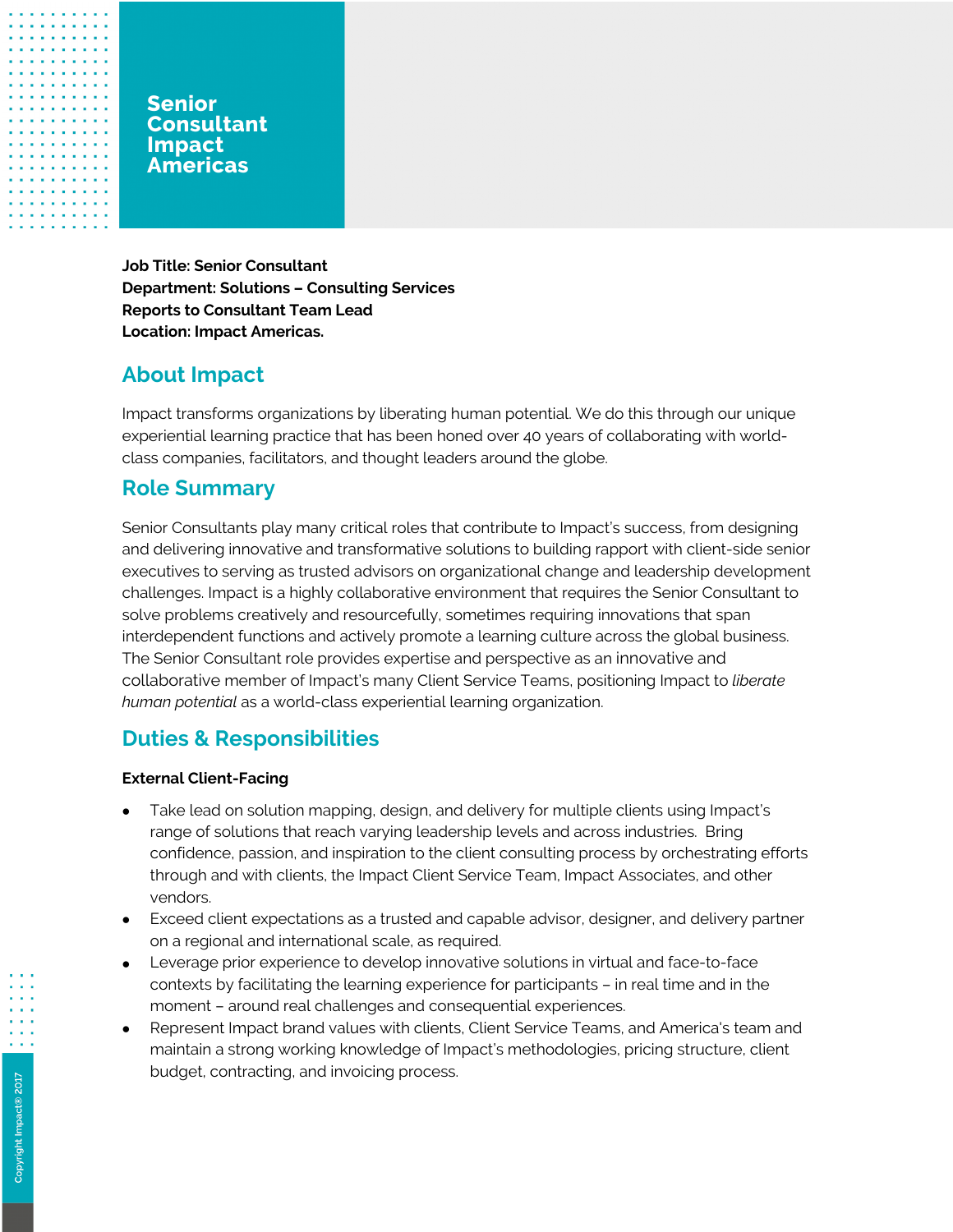• Partner with Business Development to provide consulting support including sales calls, RFP submissions, proposal writing, and commercial growth opportunities within existing client accounts.

#### **Supporting Responsibilities**

- Partner with Marketing to advise and create targeted content, as needed.
- Identify and proactively seek opportunities to consistently develop personal skills and knowledge for self and others; leverage existing knowledge, skills, and experience to add to our consulting services across the team, both full-time and Associate.
- Conduct research, as needed and actively support our proposition and innovation initiatives in their creation, development, and implementation.
- Operate as a strong member of the Impact global team, as needed and participate in strategic projects that are aligned with Impact Americas and global business priorities.
- While this role does not oversee direct reports, per se, Impact expects all staff to demonstrate leadership mindsets and behaviors that align to our brand, purpose, and propositions, in support of the work and one another.

#### **Knowledge, Skills & Abilities**

- Digital fluency with virtual learning design and delivery with extensive experience in synchronous and asynchronous methods, including proven history of experiential learning approach and activities.
- Demonstrate high performance by working autonomously in a self-directed manner and in collaboration with colleagues via strong teaming skills with the ability to support colleagues' creativity, build trust, respectfully disagree, and learn from mistakes.
- Client-focus in a fast-paced environment with the ability to work under pressure, deliver on tight deadlines, and a proven ability to prioritize and manage complex projects and multiple stakeholders concurrently.
- Passion and enthusiasm for developing people of all levels from early career to executive board level through applying innovative approaches, generating life-changing experiences.
- Willingness to go above and beyond to deliver excellent client service in the pursuit of positive results for individuals, groups, and client organizations, while maintaining programmed profitability.
- Demonstrated background of agility, comfort with ambiguity, and the ability to be decisive, resilient, and flexible.
- Excellent written and verbal communication skills, with proficiency in Microsoft Office applications, such as Zoom, Teams, PowerPoint, Word, Excel, etc.
- Proficiency in languages other than English for facilitation is an advantage.